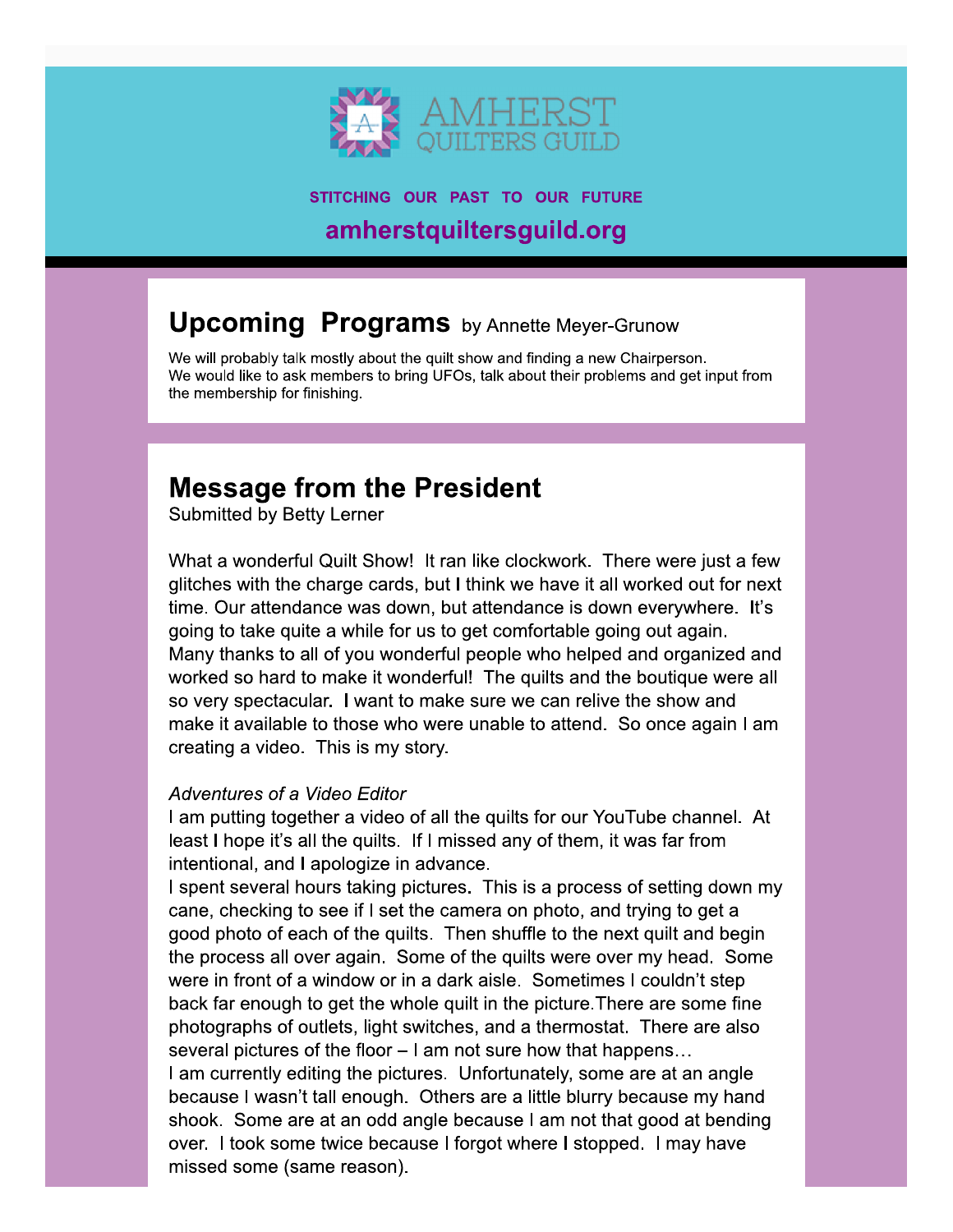I took 274 pictures, including the ones of the floor. After editing the pictures, the video is only 15 minutes long. So have a cup of tea and visit the show again.

I haven't made any attempt to identify the makers or award winners. It's just wonderful quilts!!!

P.S. Are you aware that you (or anyone) can access our video's easily from our web site. Just go the site (www.amherstquiltersquild.org). On the top you will see the word "videos," click on that, select the video you want to see, and click on that. And there you are!

I have uploaded anew video to our YouTube Channel.

https://www.youtube.com/watch?v=8Eo2iy65ZsE

### **Minutes of the April 5 Board Meeting**

Submitted by Lori Racle

In attendance: Betty L, Rosellen, Annette, JoAnn, Lori Betty:

1. Steffan is open. Need to clean it out after the Quilt Show. We paid \$250 per year and \$50 for a cabinet.

2. Betty will check on room usage.

3. Apr 7 Betty will be at BNHV with raffle tickets to begin distribution.

4. We will be selling tickets at the Quilt Show. Table will be set up near admissions.

5. Betty set up an account with Square. One works only with iPhone and two that work with headphone jacks. Total cost is \$20. Betty will bring an iPad to use. Now only routing number and checking account number needed for direct deposit.

6. Annette mentioned some problems with Square and we should try it out during the Preview Party.

7. Need Museum wi-fi password, "Guest" does not work.

8. Discussion of Boutique charges. Will be cash or check only.

9. As of today there are 224 quilts and Natalie and Jackie's.

**Early Bird Special** by MaryEllen Cannon

Will be returning in May. If you are willing to be a presenter, please contact MaryEllen at euclid314@verizon.net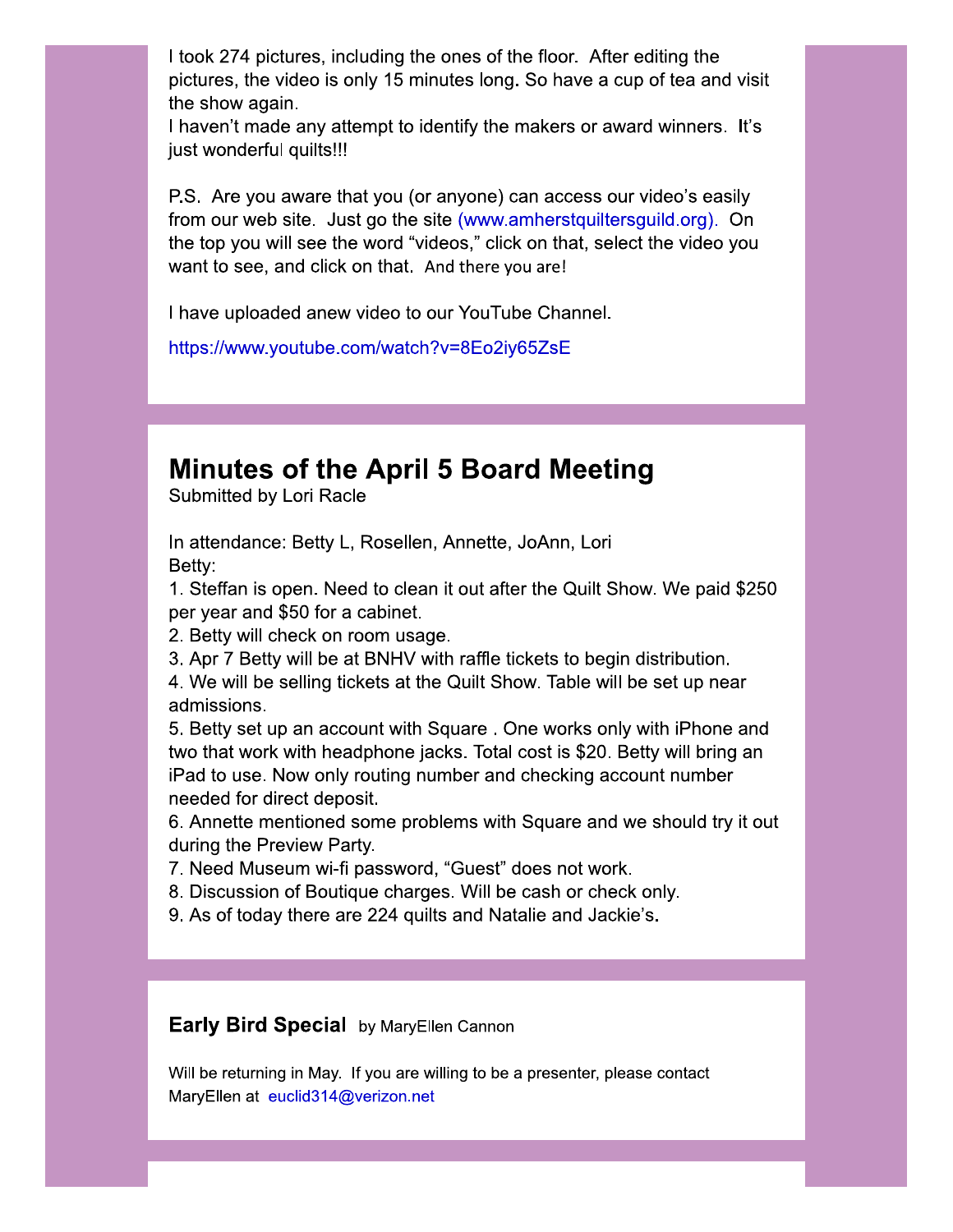#### **Leftover Books** by MaryAnn Krafft

We still have cases and cases of leftover quilting books. If you would like to take a case or two to maybe donate to your local library or church - send me a message at ma.krafft@yahoo.com. If they are still in my garage on Friday, May 14 - they will be going to the Clearfield Plaza book recycling.

#### **Quilts Unmasked 2022** by MaryAnn Krafft

Out of a guild membership of 56, 34 entered the show along with 1 stranger. We had a total of 278 items hung.

Here are the winners -

- 1. MODERN-Diamonds and Pearls by Patricia Ohtake Eclipse by by Ina Randall
- 2. GARMENT/HOME DEC-Handbag by Betty Lerner Vintage Placemat by Ina Randall
- 4. GROUP EFFORT -Flower Sampler by Kim Guido
- 5. ART QUILT-Albert Einstein by Ina Randall Ugly, Orwell's Plot(t) by Annette Meyer-Grunow
- 6. WHOLECOTH Puffin by Ina Randall Sunbonnet and Friends by Jackie Groszkowski
- 7. MIXED TECHNIQUE (LARGE) -Stitchers' Garden by Susan Teetsel Seasons by Linda Hunter
- 8. MIXED TECHNIQUE (SMALL) -In the Woods by Ina Randall Circles by Ina Randall
- 9. PIECED (LARGE)-What Was I Thinking by Mary Margaret Szymanski Santa in the Pines by Lauren DeVantier
- 10. PIECED(SMALL) -Irish Chain by Kristine Hanson Scrappy Nine Patch by Linda Hunter
- 11. HAND APPLIQUE (LARGE) -Twilight Garden by Lauren DeVantier Somewhere in Time by Lauren DeVantier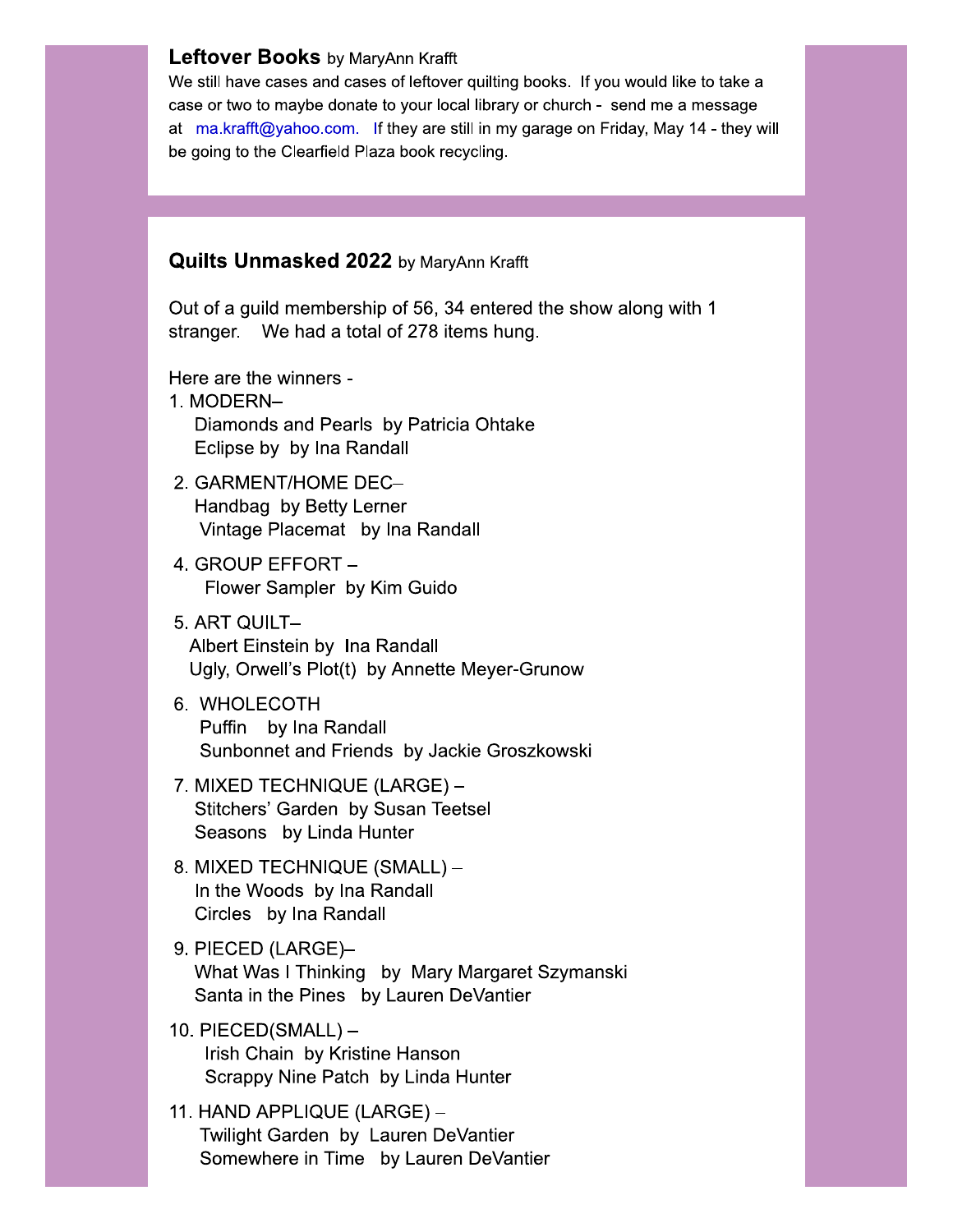- 12. HAND APPLIQUE (SMALL) -Fiesta by Joanne Gerwitz Van Clief Mausoleum Door by Joanne Gerwitz
- 13. MACHINE APPLIQUE (LARGE) -Roseville Album by Lauren DeVantier Spring Bouquet by Jane Browne
- 14. MACHINE APPLIQUE (SMALL) -Garden Sampler by Jane Browne **Bird Dance** by Joanne Gerwitz
- 15. HAND QUILTING -. Baby's Basket by Joanne O'Brien Irish Chain by Kristine Hanson
- 16. STATIONARY MACHINE QUILTING -. Hope Chest Relics by Susan Teetsel
- 17. MOVABLE MACHINE QUILTING -Hexi 9-patch Delight by Mary Margaret Szymanski Feather Quilt - by Kristine Hanson
- 18. COMPUTERIZED MACHINE QUILTING -Hexi Anyone ? by Mary Margaret Szymanski
- 20. MEMORIAL AWARD for paper piecing Midnight Garden by Patricia Ohtake
- 22. BEST OF SHOW -Twilight Garden by Lauren DeVantier

**NON-JUDGED AWARDS** 

- 1. JUNIOR AWARD person 12 years old and under. Madeline Fussell - Stars (Sue Kogler's granddaughter) Olivia Lookma - Olivia's Quilt (Betty Lerner's granddaughter)
- 3. QUILT SHOW CHAIRMAN AWARD -Autumn in Bosonn by Rosellen Ring-Easton\
- 4. PRESIDENT'S AWARD -**Scroll by Annette Meyer-Grunow**
- 6. JUDGES' CHOICE AWARDS -Diamonds and Pearls by Patricia Ohtake Somewhere in Time by Lauren DeVantier What Was I Thinking? by Mary Margaret Szymanski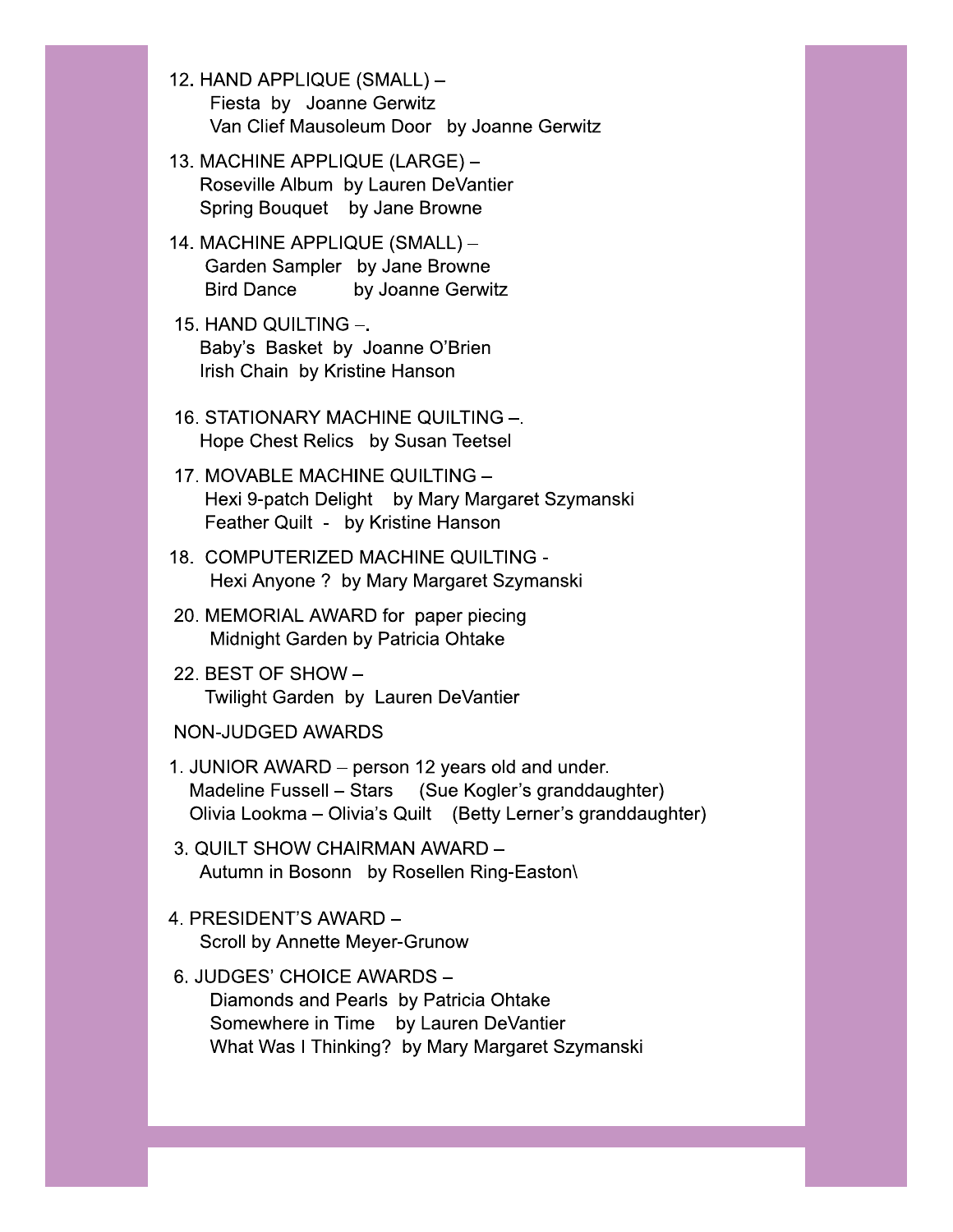### **Historic Homes - by Theresa Utz**

We will be meeting Thursday morning at 10 to discuss our plan for the future.

### **Chocolate Crunchies - by Annette**

Have a cold cookie sheet lined with aluminum foil ready, the colder the better, so the crunchies stay in place, chocolate tends to run away on the bottom. You can set it on a roasting pan filled with some ice.

These are all the ingredients:

1 cup of slivered almonds

Roast the almonds with one tablespoon of sugar and one of cinnamon until golden brown, let cool, best on a separate cold cookie sheet

Melt GENTLY in a micro wave safe bowl or your chocolate will curdle

1 cup semi-sweet chocolate morsels 4 small Roser Moth chocolate bars dark 85% cocoa 1 1/2 cup candy wafers dark 4-5 oz Belgium chocolate 72% cocoa

Add 1-2 cups of the Cheerios

I add as many Cheerios as I need, so the molten chocolate does not run away.

I use a loosely filled 1 1/2 " ice cream scoop or two teaspoons

### **Community Service**

There is no BOM, but we will be meeting May 26 at 10am.

#### **SunFlowers for Ukraine**

Now that the quilt show has finished up for now, let's get back to our efforts for Sunflowers for Ukraine. Remember that you can participate by making blocks using the patterns posted on the guild blog, by making complete projects of your choice based on a sunflower theme, by completing a "kit" for a project provided by the committee, or by coming to our meetings to help us gather the materials for the kits and make decisions about the progress of this effort. All are welcome to participate in whatever way you can.

Our next meeting to discuss our efforts going forward will be on Thursday, May 26 at 10:30. We'll size up what projects and blocks have been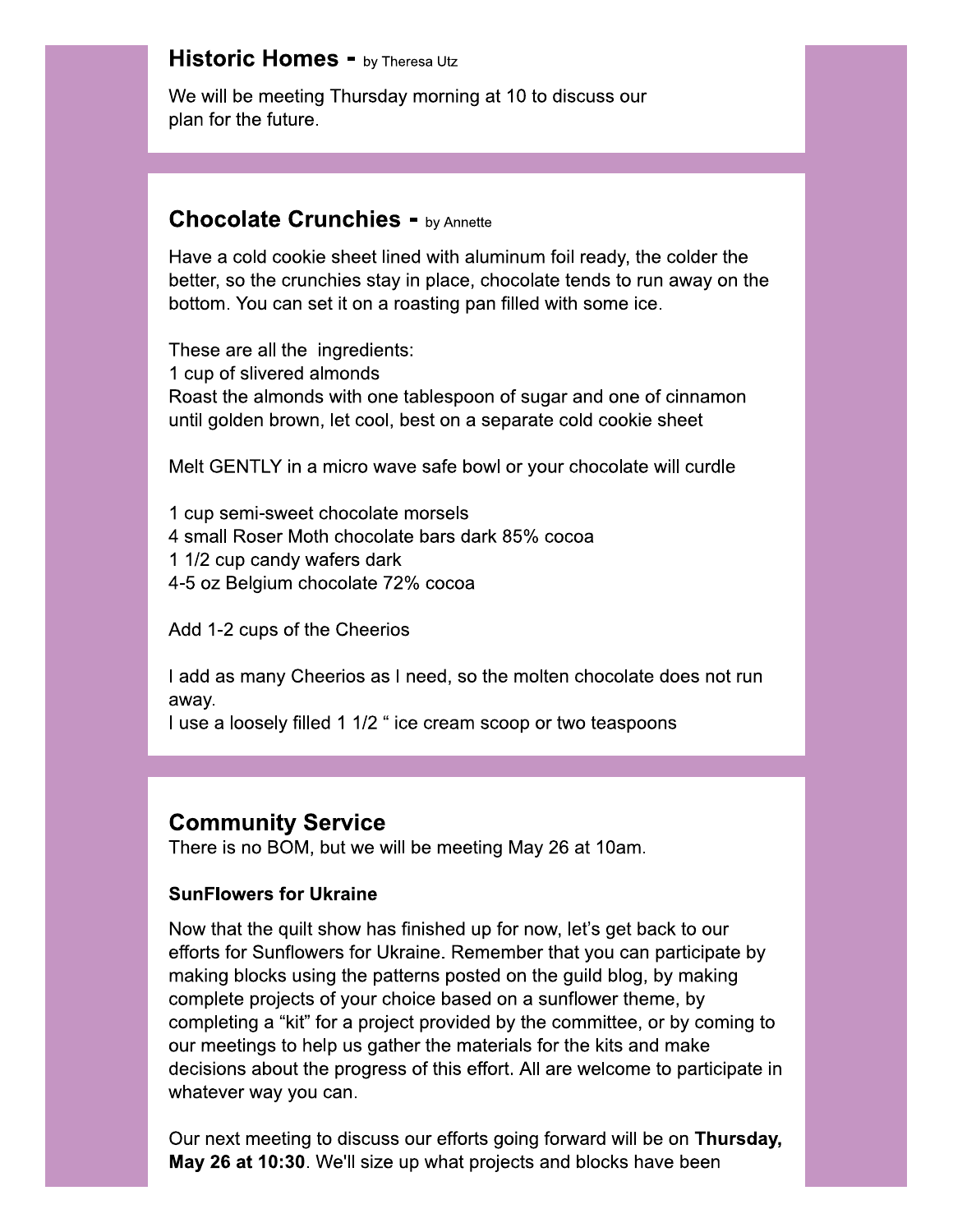submitted to date, decide on which days at the museum we will sell tickets and when the raffle days will be, make up "kits" for small projects with the blocks we have, and whatever other details we think of in the discussions. Anyone who would like to stay to work is welcome. We'll check out the fabrics in the guild stash that would be helpful, and perhaps even use the Accuquilt machine to die cut fabrics for the kits.

#### **Upcoming Events**

Sept 16-17, A Cornucopia of Quilts, at St. George's Macedonian Church, 5083 Onondaga Rd, Syracuse, NY

#### **Calendar of Events**

|                                | May 5 Thursday - Historic Homes 10:00-2:00 |               |  |
|--------------------------------|--------------------------------------------|---------------|--|
|                                | Thursday -                                 | 10am          |  |
|                                | 19 Thursday - Guild Meeting                | $6:00 - 9:00$ |  |
|                                | 26 Thursday - Community Service 10:00-2:00 |               |  |
| - Sunflowers for Ukraine 10:30 |                                            |               |  |

# **Officers**

**President - Betty Lerner** First Vice President - Annette Meyer-Grunow & Rosellen Ring-Easton Second Vice President - JoAnne Greco Secretary - Lori Racle Treasurer - Sharon Militello & Joanne Castiglia

## **Committee Chairs**

**Accuquilt - Mary Ellen Cannon and Lori Racle Blog - Mary Ellen Cannon Challenge Quilts - Betty Lerner Community Service - Theresa Utz Country Store Liaison - Mary Ellen Cannon** Facebook - Sylvia Siegel **Guild Bucks - Betty Lerner Historic Homes - Theresa Utz Museum Events - Theresa Utz** Nominating -NYS Consortium - Linda Hunter Program - Annette Meyer-Grunow & Rosellen Ring-Easton Property - MaryAnn Krafft Publishing Editor - MaryAnn Krafft